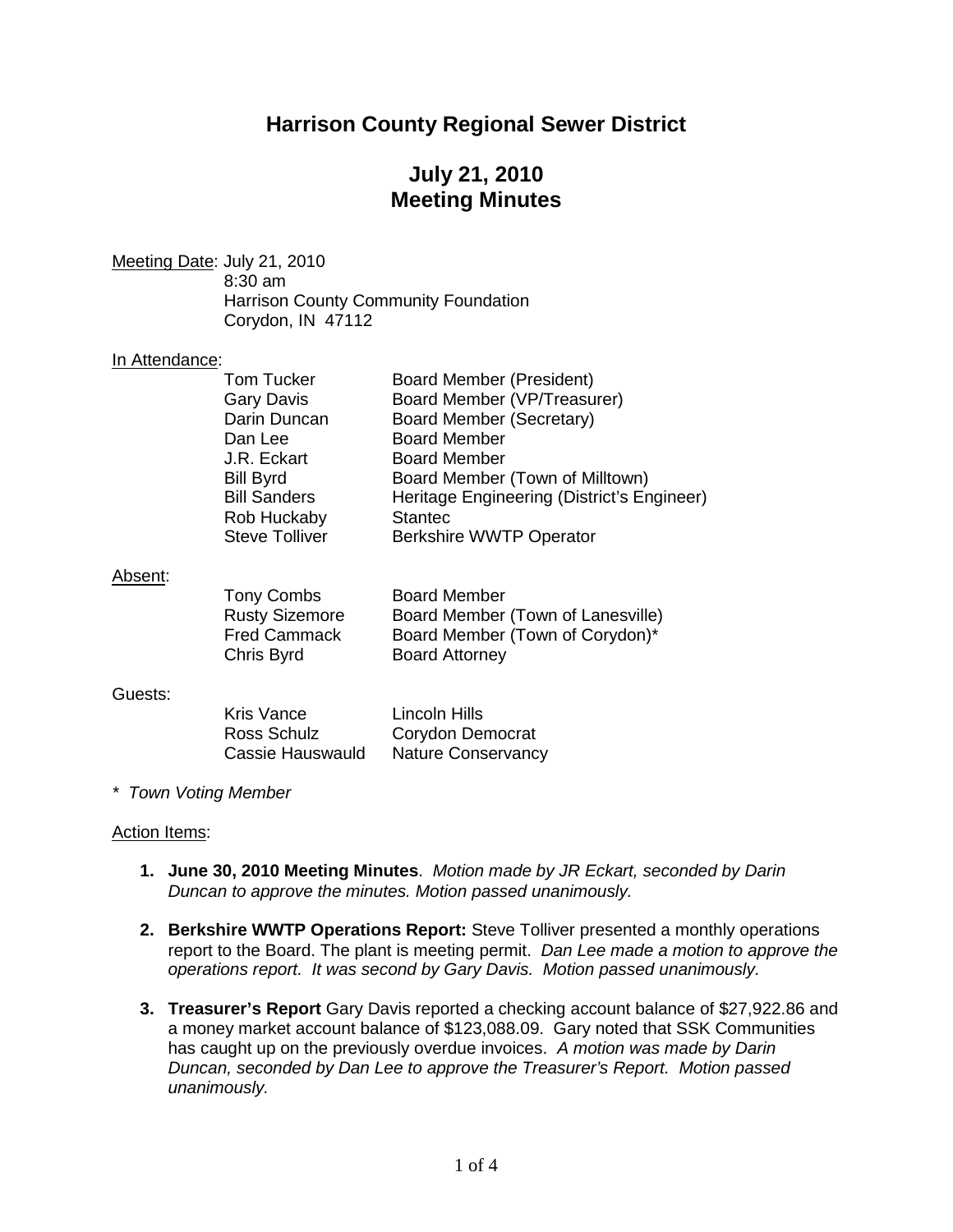- **i.** *A motion was made by Gary Davis, seconded by JR Eckart to approve the invoices listed below. Motion passed unanimously.*
	- a. Town of Corydon June sewer charges  $$6232.45$
	- b. Aqua Utility Services sludge hauled/chemicals \$438.82
	- c. Aqua Utility Services July operations \$2,281.40
- **ii.** Approved the following invoices:
	- a. **Heritage Eng. (\$6,672.50) Account .02:** District project management. M*otion made by Jr Eckart, seconded by Gary Davis. Motion passed unanimously.*
- **4. Section 319 Grant:** Cassie Hauswauld from the Nature Conservancy was in attendance and made a brief statement regarding the Nature Conservancy as it relates the efforts the HCRSD was making for the 319 Grant. Kris Vance from Lincoln Hills was in attendance to review with the Board the previous grant submittal, to discuss options for improving the chances of winning a grant, and to discuss Lincoln Hills, in general, and the role they could play in the grant application.

Ms. Hauswald actually spoke at the beginning of the meeting. However, it was mostly related to the Section 319 Grant. The following is a summary of the items discussed by Ms Hauswauld:

- **i.** The Nature Conservancy appreciates the efforts of the Board for undertaking storm water quality.
- **ii.** The Nature Conservancy's primary interest is in rare/threatened plants and animals.
- **iii.** Indian Creek does not contain any of these species, but portions of the Indian Creek Watershed drain to the Binkley Cave system which does contain the species.
- **iv.** Portions of the Indian Creek watershed are believed to also drain indirectly to the Blue River through the sinks of Indian Creek. The Blue River also has rare and threatened species.
- **v.** Karst is mentioned in the previous 319 Grant. If a portion of the grant focused on karst improvements, the Nature Conservancy could potentially provide matching funds.

The following is a summary of the items discussed by Ms. Vance:

- **i.** Ms. Vance said she had partially reviewed the previous grant submittal.<br>**ii.** Her opinion is that the merits of the proposed grant application are stron
- **ii.** Her opinion is that the merits of the proposed grant application are strong.<br>**iii.** She reiterated and clarified some of the comments that Mr. Andrew Pellose
- **iii.** She reiterated and clarified some of the comments that Mr. Andrew Pelloso from IDEM had previously made – specifically:
	- i. Matching funds must go on the ground. Demonstration projects cannot count towards matching funds. She said there may be options for using portions of the demonstration project to apply towards matching funds.
	- ii. She said that highlighting the karst features of the project would greatly enhance the application.
	- iii. Letters of support are good, but partners that are committing to something are better. A partner typically commits some type of resource – it does not have to be monetary. They can commit the time of an employee, meeting space, materials, etc.
- **iv.** She suggested we review and try to expand the list of partners.
- **v.** She suggested investigating various cost share programs.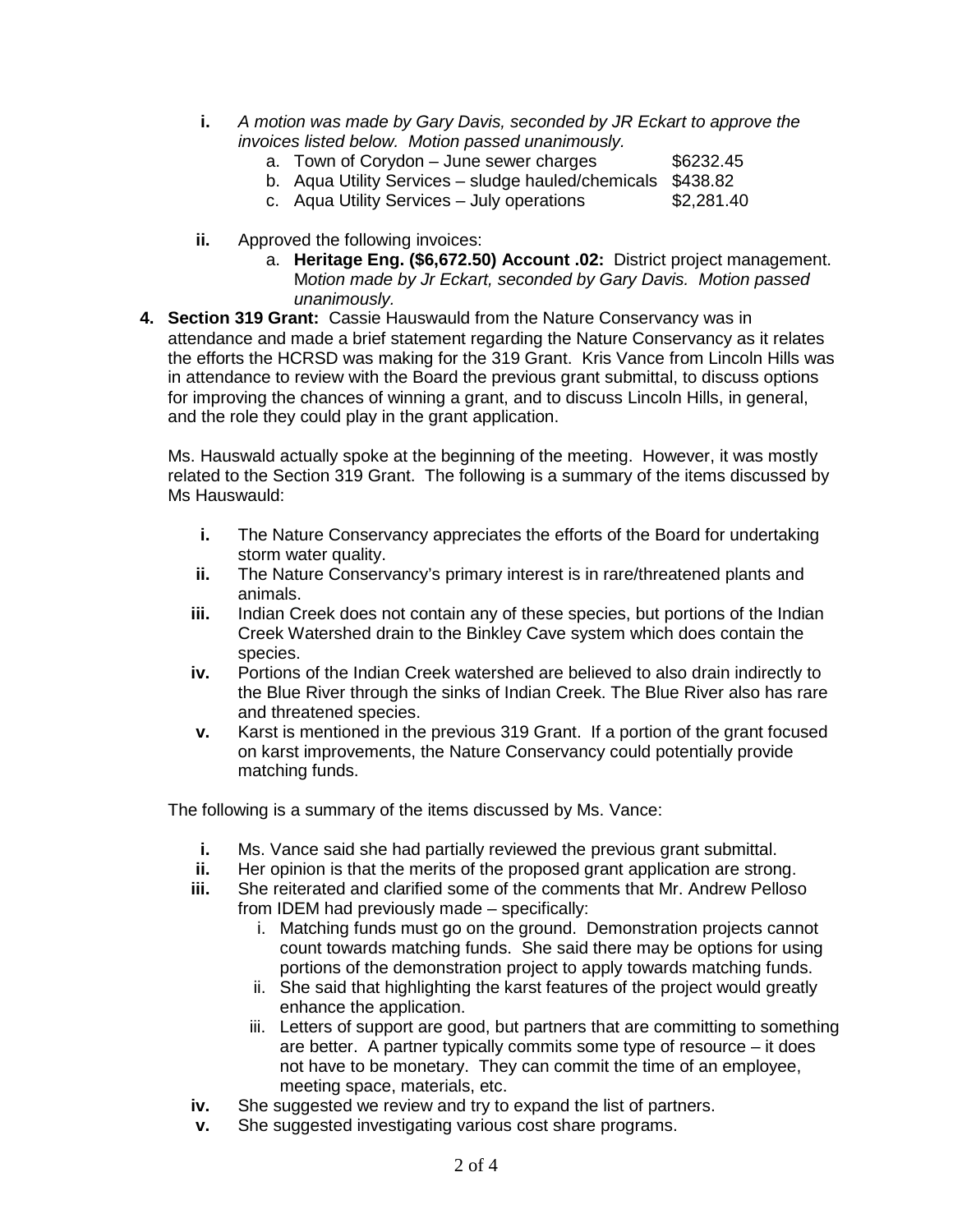- **vi.** The implementation plan must match the management plan in the grant application.
- **vii.** She also briefly discussed Lincoln Hills RC&D. In summary Lincoln Hills:
	- i. Is a 501c3 focused mainly in the areas of Land Management, Water Management and Community Development.
	- ii. Covers the four county area of Harrison, Spencer, Crawford and Perry Counties.
	- iii. Performs grant writing within those geographic areas
	- iv. Performs project management and strategic planning.
	- v. Is operated by a Council. Three members, Don Richmer, Archie Sauerheber, and Charlie Sell, of the current council are from Harrison County.

The Board then discussed miscellaneous items with Ms. Vance and amongst themselves:

- Darin Duncan asked if the HCRSD, rather than the County, should be the coordinator. Ms. Vance said that is the typical setup and would be preferred, but there are other options.
- Darin Duncan asked Ms. Vance if they could be the grant administrator or be sub-contracted to the HCRSD as a grant administrator. Ms. Vance said she could discuss that with their Council, but it would be better if they were not subcontracted.
- *A motion was made by J.R. Eckart, seconded by Dan Lee, to have a special*  meeting on Wed., August 4<sup>th</sup> at 11 AM to review with Ms. Vance action items to *complete the grant application by September 1. The motioned passed unanimously.*
- *A motion was made Darin Duncan, seconded by Gary Davis, to move forward with the items necessary to re-submit the grant application by the September 1, 2010 deadline.* During discussion, J.R. noted that he was not comfortable with this until after the meeting on August  $4<sup>th</sup>$  because he felt that the HCRSD may discover there is too much to get done in too short of a time frame. Darin noted that the HCRSD could determine then to stop proceeding, but he didn't want to miss out on meetings being held by other potential partners in the interim. He also noted that the project currently had some momentum, and he didn't want to risk losing this momentum. *The motion passed 3-1, with J.R. Eckart the dissenting vote and Tom Tucker abstaining.*
- **5. Lanesville Interchange Service Options:** Bill Sanders presented revised cost estimates for the Lanesville Interchange. The costs included the upgrades to the WWTP that would be required if the flows from the interchange were sent there. The Board asked Heritage to meet with Chris Byrd to follow up with the Town to determine the status of the Lanesville Boundary agreement.
- **6. Berkshire WWTP:** Tom Tucker noted that the easements were recorded. He also noted that the subcommittee was to meet on 7/30/10 to review rates.
- **7. New Salisbury Project:** Bill Sanders stated that Heritage was to meet with Berkshire WTP sub-committee on 7/30/10 to review potential alignments, pump station locations, WWTP items, etc. J.R. Eckart asked if Heritage could provide an update at the special meeting on August 4.